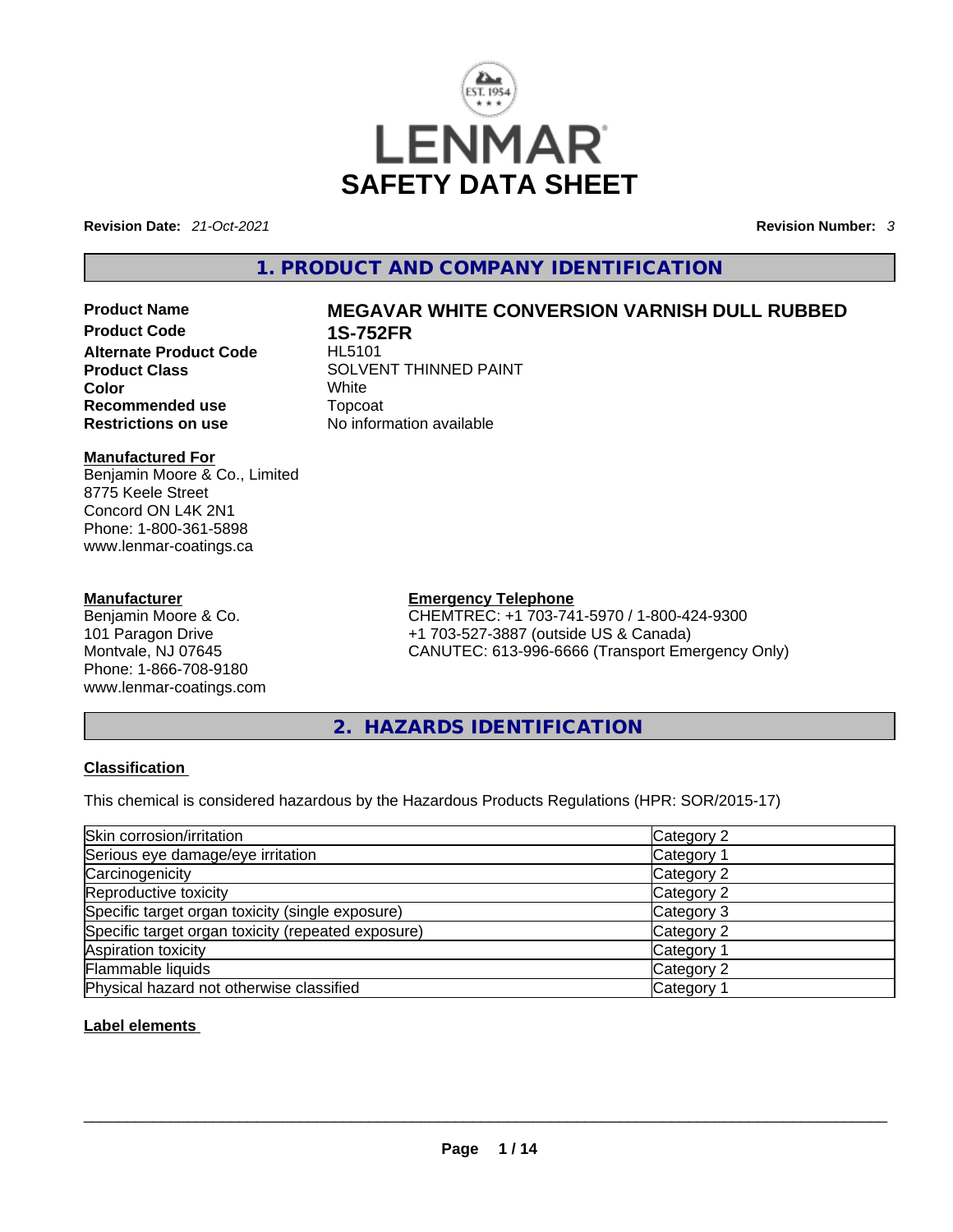## **Danger**

**Hazard statements** Causes skin irritation Causes serious eye damage Suspected of causing cancer Suspected of damaging fertility or the unborn child May cause drowsiness or dizziness May cause damage to organs through prolonged or repeated exposure May be fatal if swallowed and enters airways Highly flammable liquid and vapor Reactive flammable material



**Appearance** liquid **Odor** *Solvent* **Appearance Contract Appearance Odor** solvent

# **Precautionary Statements - Prevention**

Obtain special instructions before use Do not handle until all safety precautions have been read and understood Use personal protective equipment as required Wash face, hands and any exposed skin thoroughly after handling Do not breathe dust/fume/gas/mist/vapors/spray Use only outdoors or in a well-ventilated area Keep away from heat, hot surfaces, sparks, open flames and other ignition sources. No smoking Keep container tightly closed Ground/bond container and receiving equipment Use explosion-proof electrical/ventilating/lighting/equipment Use only non-sparking tools Take precautionary measures against static discharge Keep cool

# **Precautionary Statements - Response**

IF exposed or concerned: Get medical advice/attention

**Eyes**

IF IN EYES: Rinse cautiously with water for several minutes. Remove contact lenses, if present and easy to do. Continue rinsing

Immediately call a POISON CENTER or doctor/physician

# **Skin**

If skin irritation occurs: Get medical advice/attention

IF ON SKIN (or hair): Remove/Take off immediately all contaminated clothing. Rinse skin with water/shower Wash contaminated clothing before reuse

# **Inhalation**

IF INHALED: Remove victim to fresh air and keep at rest in a position comfortable for breathing **Ingestion**

IF SWALLOWED: Immediately call a POISON CENTER or doctor/physician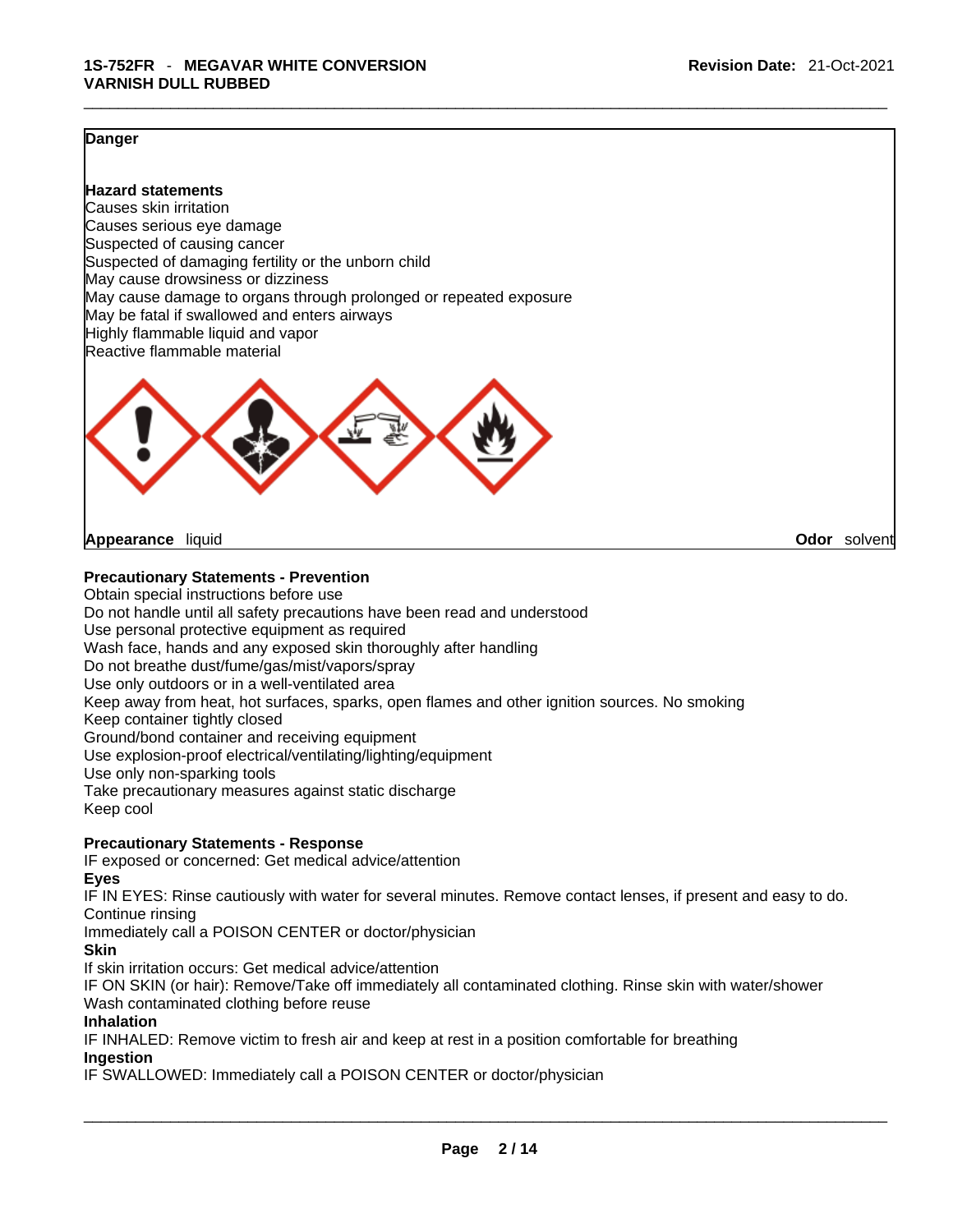Do NOT induce vomiting **Fire** In case of fire: Use CO2, dry chemical, or foam for extinction

**Precautionary Statements - Storage** Store locked up Store in a well-ventilated place. Keep container tightly closed

### **Precautionary Statements - Disposal**

Dispose of contents/container to an approved waste disposal plant

### **Other information**

No information available

 **IMPORTANT:** Designed to be mixed with other components. Mixture will have hazards of all components. Before opening packages, read all warning labels. Follow all precautions.

# **3. COMPOSITION INFORMATION ON COMPONENTS**

| <b>Chemical name</b>                         | CAS No.        | Weight-%      | Hazardous Material<br>registry number<br>(HMIRA registry #) | Date HMIRA filed and<br>Information Review Act date exemption granted<br>(if applicable) |
|----------------------------------------------|----------------|---------------|-------------------------------------------------------------|------------------------------------------------------------------------------------------|
| Titanium dioxide                             | 13463-67-7     | $10 - 30%$    |                                                             | -                                                                                        |
| VM&P naphtha                                 | 64742-89-8     | 7 - 13%       |                                                             |                                                                                          |
| n-Butyl acetate                              | 123-86-4       | 7 - 13%       |                                                             |                                                                                          |
| Isobutyl alcohol                             | 78-83-1        | $5 - 10%$     |                                                             |                                                                                          |
| Ethanol                                      | 64-17-5        | $3 - 7%$      | $\overline{a}$                                              | ٠                                                                                        |
| Acetone                                      | 67-64-1        | $1 - 5%$      |                                                             |                                                                                          |
| Propylene glycol monomethyl<br>ether acetate | 108-65-6       | $1 - 5%$      |                                                             |                                                                                          |
| Toluene                                      | 108-88-3       | $1 - 5%$      |                                                             |                                                                                          |
| Isopropyl alcohol                            | 67-63-0        | $1 - 5%$      |                                                             |                                                                                          |
| cellulose, nitrate                           | 9004-70-0      | 1 - 5%        |                                                             |                                                                                          |
| Xylene                                       | 1330-20-7      | $1 - 5%$      |                                                             | $\overline{\phantom{0}}$                                                                 |
| Aluminum hydroxide                           | 21645-51-2     | $1 - 5%$      |                                                             | -                                                                                        |
| Silica amorphous                             | 7631-86-9      | $1 - 5%$      |                                                             |                                                                                          |
| Octane                                       | 111-65-9       | $0.5 - 1%$    |                                                             |                                                                                          |
| Heptane                                      | 142-82-5       | $0.5 - 1%$    |                                                             | $\overline{\phantom{0}}$                                                                 |
| Ethyl benzene                                | $100 - 41 - 4$ | $0.25 - 0.5%$ |                                                             | ۰                                                                                        |

**Confidential Business Information note**

\*The exact percentage (concentration) of composition has been withheld as a trade secret

**4. FIRST AID MEASURES** 

**General Advice If** symptoms persist, call a physician. Show this safety data sheet to the doctor in attendance.

**Eye Contact Immediate medical attention is required. Immediately flush** Immediately flush with plenty of water. After initial flushing, remove any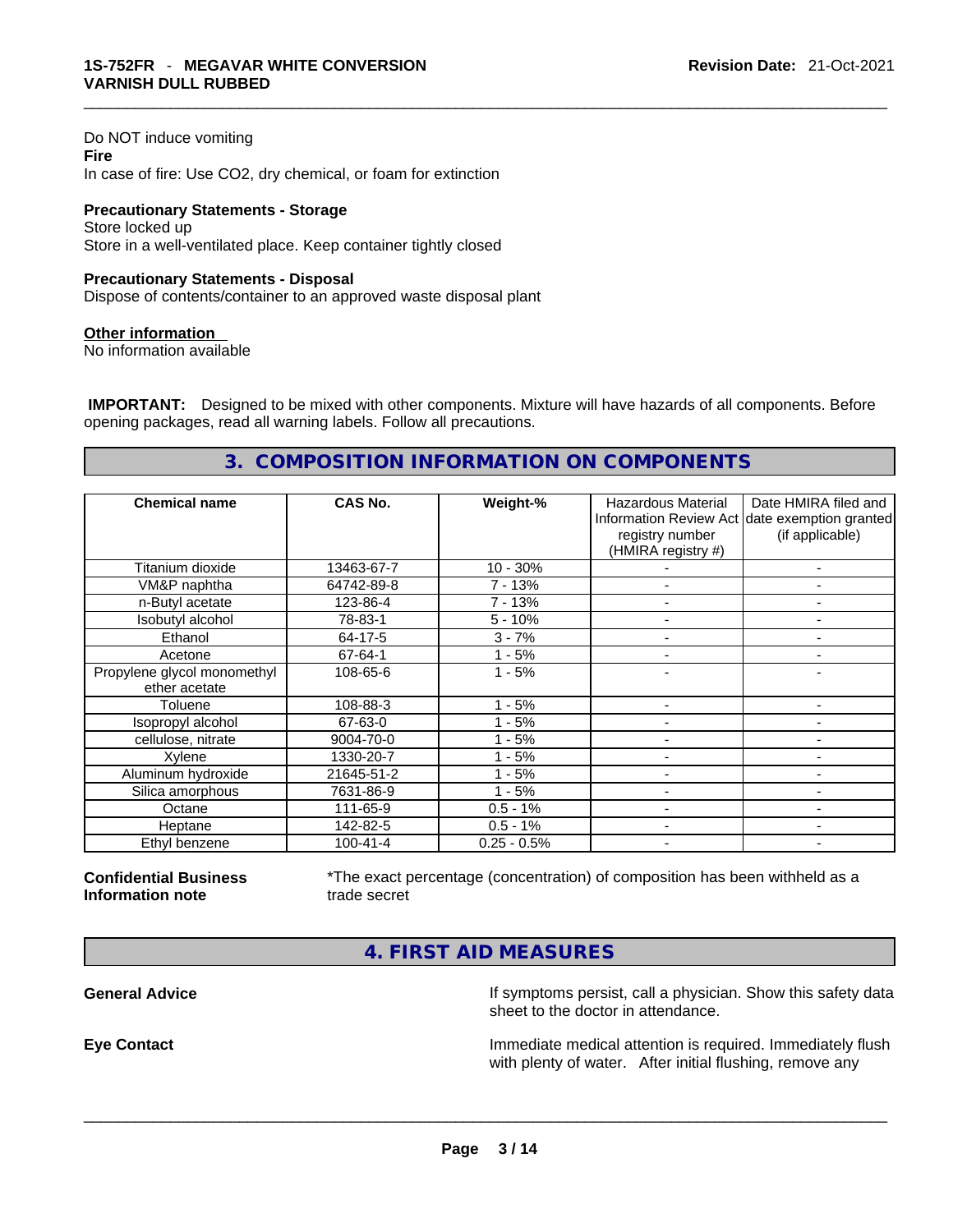|                                        | contact lenses and continue flushing for at least 15<br>minutes.                                                                                                                                 |
|----------------------------------------|--------------------------------------------------------------------------------------------------------------------------------------------------------------------------------------------------|
| <b>Skin Contact</b>                    | Wash off immediately with soap and plenty of water<br>removing all contaminated clothes and shoes. If skin<br>irritation persists, call a physician.                                             |
| <b>Inhalation</b>                      | Move to fresh air. If symptoms persist, call a physician.<br>If not breathing, give artificial respiration. Call a physician<br>immediately.                                                     |
| Ingestion                              | Clean mouth with water and afterwards drink plenty of<br>water. Do not induce vomiting without medical advice.<br>Never give anything by mouth to an unconscious person.<br>Consult a physician. |
| <b>Protection Of First-Aiders</b>      | Use personal protective equipment.                                                                                                                                                               |
| <b>Most Important Symptoms/Effects</b> | No information available.                                                                                                                                                                        |
| <b>Notes To Physician</b>              | Treat symptomatically.                                                                                                                                                                           |
|                                        |                                                                                                                                                                                                  |

**5. FIRE-FIGHTING MEASURES** 

| <b>Flammable Properties</b>                                     | Vapors may travel considerable distance to a source of<br>ignition and flash back. Vapors may cause flash fire.                                                                                                                                                                                |
|-----------------------------------------------------------------|------------------------------------------------------------------------------------------------------------------------------------------------------------------------------------------------------------------------------------------------------------------------------------------------|
| <b>Suitable Extinguishing Media</b>                             | Foam, dry powder or water. Use extinguishing measures<br>that are appropriate to local circumstances and the<br>surrounding environment.                                                                                                                                                       |
| Protective equipment and precautions for firefighters           | As in any fire, wear self-contained breathing apparatus<br>pressure-demand, MSHA/NIOSH (approved or equivalent)<br>and full protective gear.                                                                                                                                                   |
| <b>Hazardous combustion products</b>                            | Burning may result in carbon dioxide, carbon monoxide<br>and other combustion products of varying composition<br>which may be toxic and/or irritating.                                                                                                                                         |
| <b>Specific Hazards Arising From The Chemical</b>               | Flammable. Flash back possible over considerable<br>distance. Keep product and empty container away from<br>heat and sources of ignition. Closed containers may<br>rupture if exposed to fire or extreme heat. Thermal<br>decomposition can lead to release of irritating gases and<br>vapors. |
| <b>Sensitivity to mechanical impact</b>                         | No.                                                                                                                                                                                                                                                                                            |
| Sensitivity to static discharge                                 | Yes                                                                                                                                                                                                                                                                                            |
| <b>Flash Point Data</b><br>Flash point (°F)<br>Flash Point (°C) | 39<br>4                                                                                                                                                                                                                                                                                        |
| <b>Method</b>                                                   | <b>PMCC</b>                                                                                                                                                                                                                                                                                    |
|                                                                 |                                                                                                                                                                                                                                                                                                |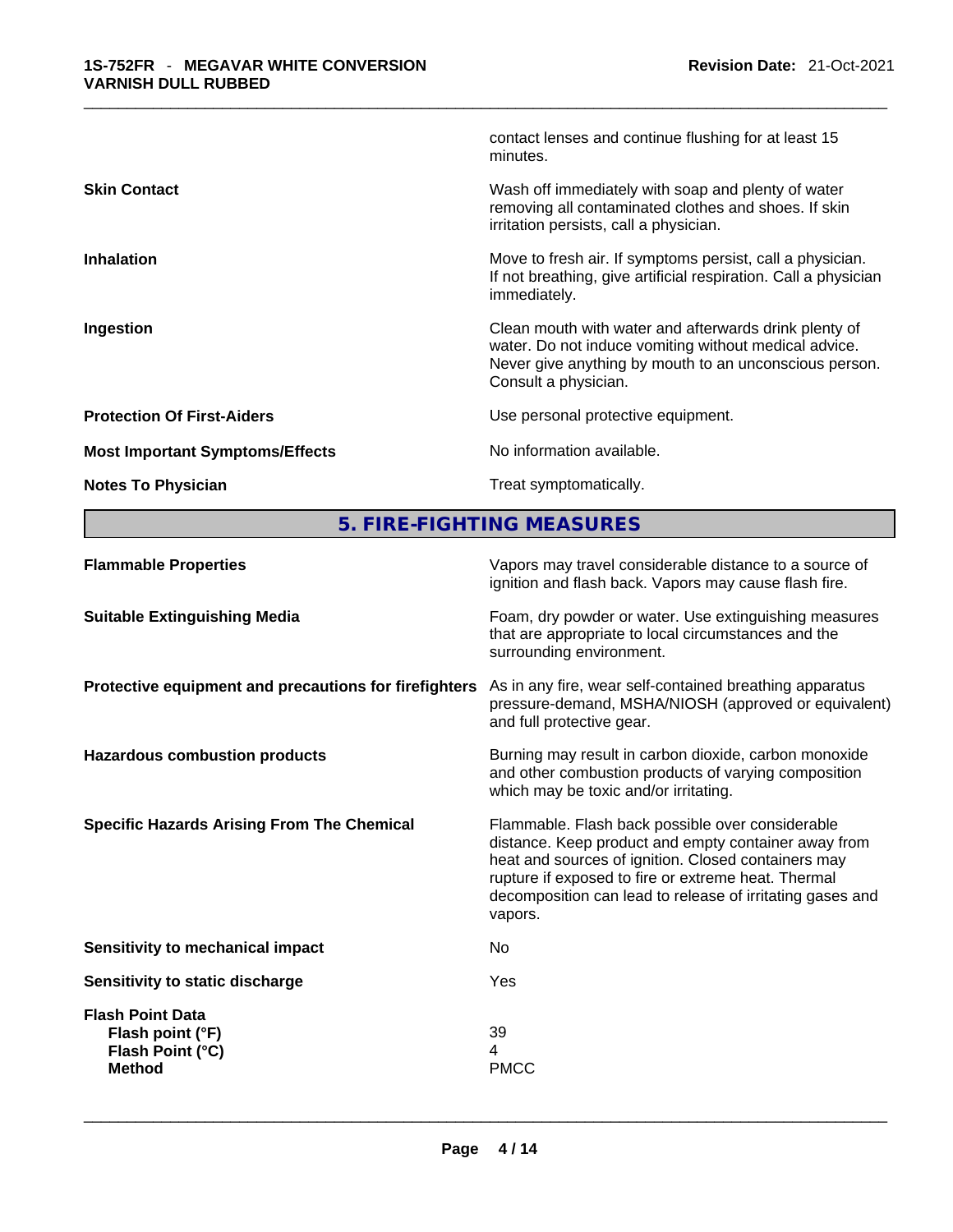#### **Flammability Limits In Air**

**Lower flammability limit:**<br> **Commability limit:** Not available<br>
Upper flammability limit: **Upper flammability limit:** 

**NFPA Health:** 2 **Flammability:** 3 **Instability:** 1 **Special:** Not Applicable

#### **NFPA Legend**

- 0 Not Hazardous
- 1 Slightly
- 2 Moderate
- 3 High
- 4 Severe

*The ratings assigned are only suggested ratings, the contractor/employer has ultimate responsibilities for NFPA ratings where this system is used.* 

*Additional information regarding the NFPA rating system is available from the National Fire Protection Agency (NFPA) at www.nfpa.org.* 

# **6. ACCIDENTAL RELEASE MEASURES**

| Remove all sources of ignition. Take precautions to<br>prevent flashback. Ground and bond all containers and<br>handling equipment. Take precautionary measures against<br>static discharges. Ensure adequate ventilation. Avoid<br>contact with skin, eyes and clothing. Use personal<br>protective equipment.  |
|------------------------------------------------------------------------------------------------------------------------------------------------------------------------------------------------------------------------------------------------------------------------------------------------------------------|
| Prevent further leakage or spillage if safe to do so. Do not<br>allow material to contaminate ground water system.<br>Prevent product from entering drains. Do not flush into<br>surface water or sanitary sewer system. Local authorities<br>should be advised if significant spillages cannot be<br>contained. |
| See Section 12 for additional Ecological Information.                                                                                                                                                                                                                                                            |
| Dam up. Soak up with inert absorbent material. Use a<br>non-sparking or explosion proof means to transfer material<br>to a sealed, appropriate container for disposal. Clean<br>contaminated surface thoroughly.                                                                                                 |
|                                                                                                                                                                                                                                                                                                                  |

# **7. HANDLING AND STORAGE**

**Handling** Avoid contact with skin, eyes and clothing. Wear personal protective equipment. Do not breathe vapors or spray mist. Use only in ventilated areas. Prevent vapor build-up by providing adequate ventilation during and after use.

Take precautionary measures against static discharges. To avoid ignition of vapors by static electricity discharge, all metal parts of the equipment must be grounded. Keep away from heat, sparks and flame. Do not smoke.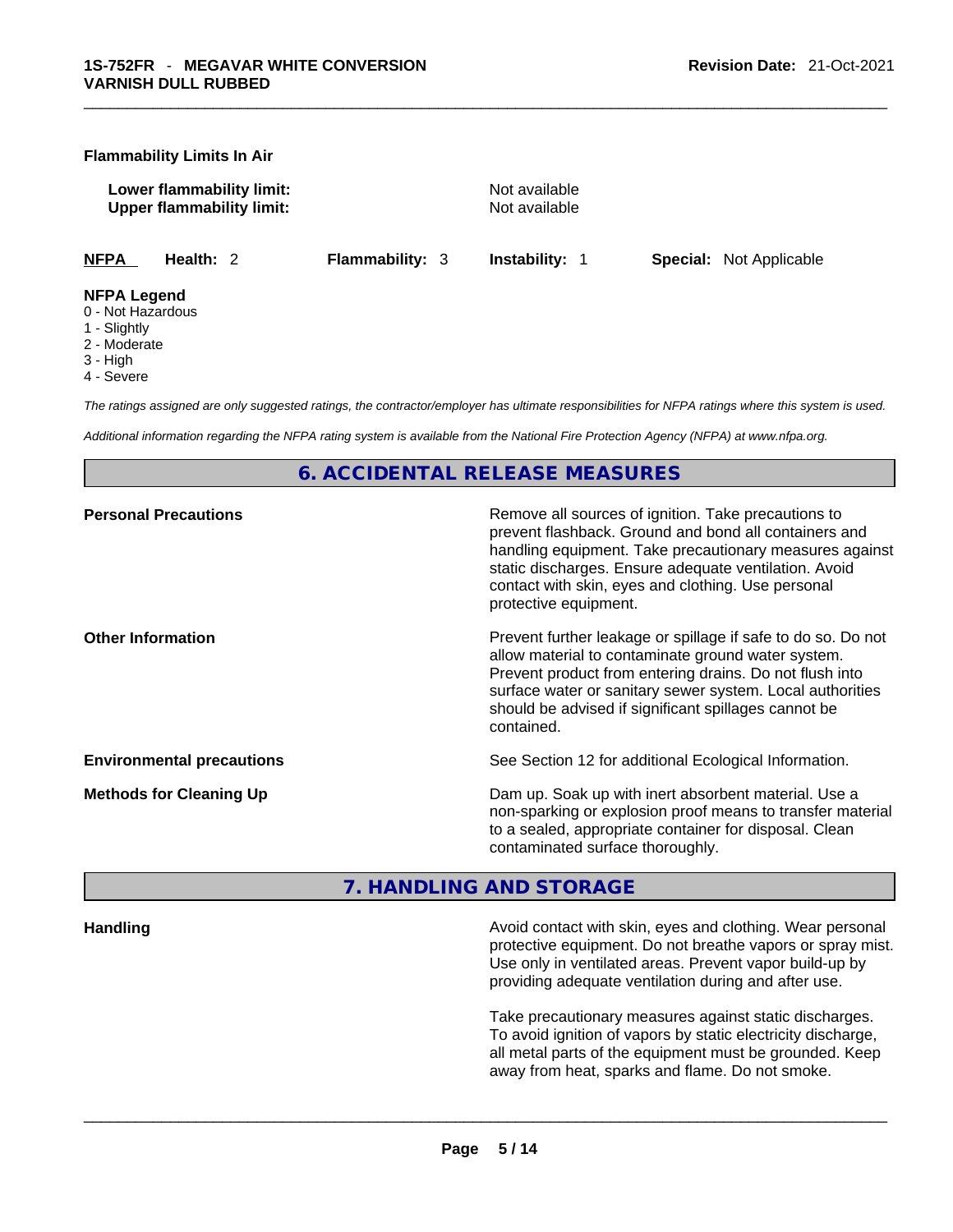Extinguish all flames and pilot lights, and turn off stoves, heaters, electric motors and other sources of ignition during use and until all vapors are gone. Ignition and/or flash back may occur.

**Storage Storage Keep containers tightly closed in a dry, cool and** well-ventilated place. Keep away from heat. Keep away from open flames, hot surfaces and sources of ignition. Keep in properly labeled containers. Keep out of the reach of children.

**Incompatible Materials Incompatible with strong acids and bases and strong** oxidizing agents.

# **8. EXPOSURE CONTROLS/PERSONAL PROTECTION**

# **Exposure Limits**

| <b>Chemical name</b>                         | <b>ACGIH TLV</b>                                   | Alberta                                                                                                    | <b>British Columbia</b>                                     | Ontario                                     | Quebec                                                                                                       |
|----------------------------------------------|----------------------------------------------------|------------------------------------------------------------------------------------------------------------|-------------------------------------------------------------|---------------------------------------------|--------------------------------------------------------------------------------------------------------------|
| Titanium dioxide                             | TWA: 10 mg/m <sup>3</sup>                          | $10$ mg/m <sup>3</sup> - TWA                                                                               | $10$ mg/m <sup>3</sup> - TWA<br>$3$ mg/m <sup>3</sup> - TWA | $10$ mg/m <sup>3</sup> - TWA                | 10 mg/m <sup>3</sup> - TWAEV                                                                                 |
| n-Butyl acetate                              | STEL: 150 ppm<br>TWA: 50 ppm                       | 150 ppm - TWA<br>$713$ mg/m <sup>3</sup> - TWA<br>200 ppm - STEL<br>950 mg/m $3 -$ STEL                    | 20 ppm - TWA                                                | 150 ppm - TWA<br>200 ppm - STEL             | 150 ppm - TWAEV<br>713 mg/m <sup>3</sup> - TWAEV<br>200 ppm - STEV<br>950 mg/m <sup>3</sup> - STEV           |
| Isobutyl alcohol                             | TWA: 50 ppm                                        | 50 ppm - TWA<br>152 mg/m <sup>3</sup> - TWA                                                                | 50 ppm - TWA                                                | 50 ppm - TWA                                | 50 ppm - TWAEV<br>152 mg/m <sup>3</sup> - TWAEV                                                              |
| Ethanol                                      | STEL: 1000 ppm                                     | 1000 ppm - TWA<br>1880 mg/m $3 - TWA$                                                                      | 1000 ppm - STEL                                             | 1000 ppm - STEL                             | 1000 ppm - TWAEV<br>1880 mg/m <sup>3</sup> - TWAEV                                                           |
| Acetone                                      | STEL: 500 ppm<br>TWA: 250 ppm                      | 500 ppm - TWA<br>1200 mg/m <sup>3</sup> - TWA<br>750 ppm - STEL<br>1800 mg/m <sup>3</sup> - STEL           | 250 ppm - TWA<br>500 ppm - STEL                             | 250 ppm - TWA<br>500 ppm - STEL             | 500 ppm - TWAEV<br>1190 mg/m <sup>3</sup> - TWAEV<br>1000 ppm - STEV<br>2380 mg/m <sup>3</sup> - STEV        |
| Propylene glycol monomethyl<br>ether acetate | N/E                                                | N/E                                                                                                        | 50 ppm - TWA<br>75 ppm - STEL                               | 50 ppm - TWA<br>270 mg/m <sup>3</sup> - TWA | N/E                                                                                                          |
| Toluene                                      | TWA: 20 ppm                                        | 50 ppm - TWA<br>188 mg/m <sup>3</sup> - TWA<br>Substance may be<br>readily absorbed<br>through intact skin | 20 ppm - TWA<br>Adverse reproductive<br>effect              | 20 ppm - TWA                                | 50 ppm - TWAEV<br>188 mg/m <sup>3</sup> - TWAEV<br>Skin absorption can<br>contribute to overall<br>exposure. |
| Isopropyl alcohol                            | STEL: 400 ppm<br>TWA: 200 ppm                      | 200 ppm - TWA<br>492 mg/m <sup>3</sup> - TWA<br>400 ppm - STEL<br>984 mg/m <sup>3</sup> - STEL             | 200 ppm - TWA<br>400 ppm - STEL                             | 200 ppm - TWA<br>400 ppm - STEL             | 400 ppm - TWAEV<br>985 mg/m <sup>3</sup> - TWAEV<br>500 ppm - STEV<br>1230 mg/m <sup>3</sup> - STEV          |
| Xylene                                       | STEL: 150 ppm<br>TWA: 100 ppm                      | 100 ppm - TWA<br>434 mg/m $3$ - TWA<br>150 ppm - STEL<br>651 mg/m $3 -$ STEL                               | 100 ppm - TWA<br>150 ppm - STEL                             | 100 ppm - TWA<br>150 ppm - STEL             | 100 ppm - TWAEV<br>434 mg/m <sup>3</sup> - TWAEV<br>150 ppm - STEV<br>651 mg/m $3 -$ STEV                    |
| Aluminum hydroxide                           | TWA: 1 $mg/m3$<br>respirable particulate<br>matter | N/E                                                                                                        | $1.0$ mg/m <sup>3</sup> - TWA                               | $1$ mg/m <sup>3</sup> - TWA                 | N/E                                                                                                          |
| Octane                                       | TWA: 300 ppm                                       | 300 ppm - TWA<br>1400 mg/m <sup>3</sup> - TWA                                                              | 300 ppm - TWA                                               | 300 ppm - TWA                               | 300 ppm - TWAEV<br>1400 mg/m <sup>3</sup> - TWAEV<br>375 ppm - STEV<br>1750 mg/m $3 -$ STEV                  |
| Heptane                                      | STEL: 500 ppm<br>TWA: 400 ppm                      | 400 ppm - TWA<br>1640 mg/m <sup>3</sup> - TWA<br>500 ppm - STEL                                            | 400 ppm - TWA<br>500 ppm - STEL                             | 400 ppm - TWA<br>500 ppm - STEL             | 400 ppm - TWAEV<br>1640 mg/m <sup>3</sup> - TWAEV<br>500 ppm - STEV                                          |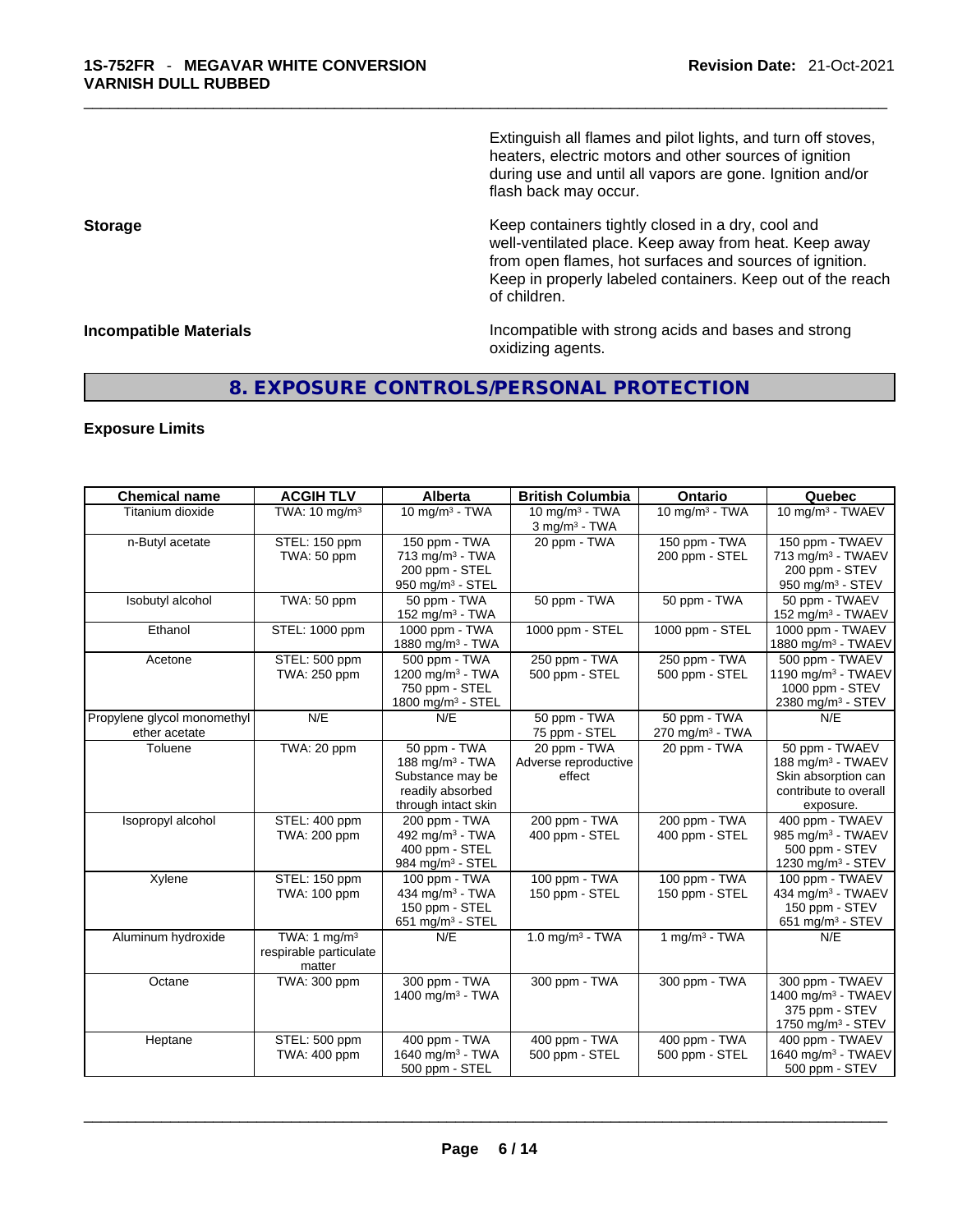|                                                                                                                                                                                                                                                                                                                              |                                                                                                                                                                                                                                                                                                                                                                                                                                                                                                                                                                               | 2050 mg/m <sup>3</sup> - STEL                                                                  |                                                                                                                                        |              | 2050 mg/m <sup>3</sup> - STEV                                                             |
|------------------------------------------------------------------------------------------------------------------------------------------------------------------------------------------------------------------------------------------------------------------------------------------------------------------------------|-------------------------------------------------------------------------------------------------------------------------------------------------------------------------------------------------------------------------------------------------------------------------------------------------------------------------------------------------------------------------------------------------------------------------------------------------------------------------------------------------------------------------------------------------------------------------------|------------------------------------------------------------------------------------------------|----------------------------------------------------------------------------------------------------------------------------------------|--------------|-------------------------------------------------------------------------------------------|
| Ethyl benzene                                                                                                                                                                                                                                                                                                                | TWA: 20 ppm                                                                                                                                                                                                                                                                                                                                                                                                                                                                                                                                                                   | 100 ppm - TWA<br>434 mg/m <sup>3</sup> - TWA<br>125 ppm - STEL<br>543 mg/m <sup>3</sup> - STEL | 20 ppm - TWA                                                                                                                           | 20 ppm - TWA | 100 ppm - TWAEV<br>434 mg/m <sup>3</sup> - TWAEV<br>125 ppm - STEV<br>543 mg/m $3 -$ STEV |
| Legend<br>ACGIH - American Conference of Governmental Industrial Hygienists<br>Alberta - Alberta Occupational Exposure Limits<br>British Columbia - British Columbia Occupational Exposure Limits<br>Ontario - Ontario Occupational Exposure Limits<br>Quebec - Quebec Occupational Exposure Limits<br>N/E - Not established |                                                                                                                                                                                                                                                                                                                                                                                                                                                                                                                                                                               |                                                                                                |                                                                                                                                        |              |                                                                                           |
| <b>Engineering Measures</b>                                                                                                                                                                                                                                                                                                  |                                                                                                                                                                                                                                                                                                                                                                                                                                                                                                                                                                               |                                                                                                | Ensure adequate ventilation, especially in confined areas.                                                                             |              |                                                                                           |
| <b>Eye/Face Protection</b><br><b>Skin Protection</b><br><b>Respiratory Protection</b>                                                                                                                                                                                                                                        | <b>Personal Protective Equipment</b><br>Safety glasses with side-shields. If splashes are likely to<br>occur, wear: Tightly fitting safety goggles<br>Protective gloves and impervious clothing.<br>Use only with adequate ventilation. In operations where<br>exposure limits are exceeded, use a NIOSH approved<br>respirator that has been selected by a technically qualified<br>person for the specific work conditions. When spraying the<br>product or applying in confined areas, wear a NIOSH<br>approved respirator specified for paint spray or organic<br>vapors. |                                                                                                |                                                                                                                                        |              |                                                                                           |
| <b>Hygiene Measures</b>                                                                                                                                                                                                                                                                                                      |                                                                                                                                                                                                                                                                                                                                                                                                                                                                                                                                                                               |                                                                                                | Avoid contact with skin, eyes and clothing. Remove and<br>wash contaminated clothing before re-use. Wash<br>thoroughly after handling. |              |                                                                                           |
|                                                                                                                                                                                                                                                                                                                              |                                                                                                                                                                                                                                                                                                                                                                                                                                                                                                                                                                               |                                                                                                | O DUVCICAL AND CUEMICAL DDODEDTIEC                                                                                                     |              |                                                                                           |

# **9. PHYSICAL AND CHEMICAL PROPERTIES**

**Appearance** liquid<br> **Odor** solver **Odor** solvent **Odor Threshold** No information available **Density (Ibs/gal)** 9.2 - 9.3<br> **Specific Gravity** 1.10 - 1.12 **Specific Gravity pH pH No** information available **Viscosity (cps) No information available No** information available **Solubility(ies)** No information available **Water solubility Water solubility Water solubility No information available Evaporation Rate No information available**<br> **Vapor pressure No information available**<br>
No information available **Vapor density No information available No information available Wt. % Solids** 45 - 55 **Vol. % Solids** 25 - 35 **Wt. % Volatiles Vol. % Volatiles** 65 - 75 **VOC Regulatory Limit (g/L)** < 550 **Boiling Point (°F)** 136 **Boiling Point (°C)** 58<br> **Freezing point (°F)** No **Freezing Point (°C)**<br> **Flash point (°F)**<br> **Flash point (°F)**<br> **Plash point (°F)**<br> **Plash point (°F) Flash point (°F)** 

**No information available No information available**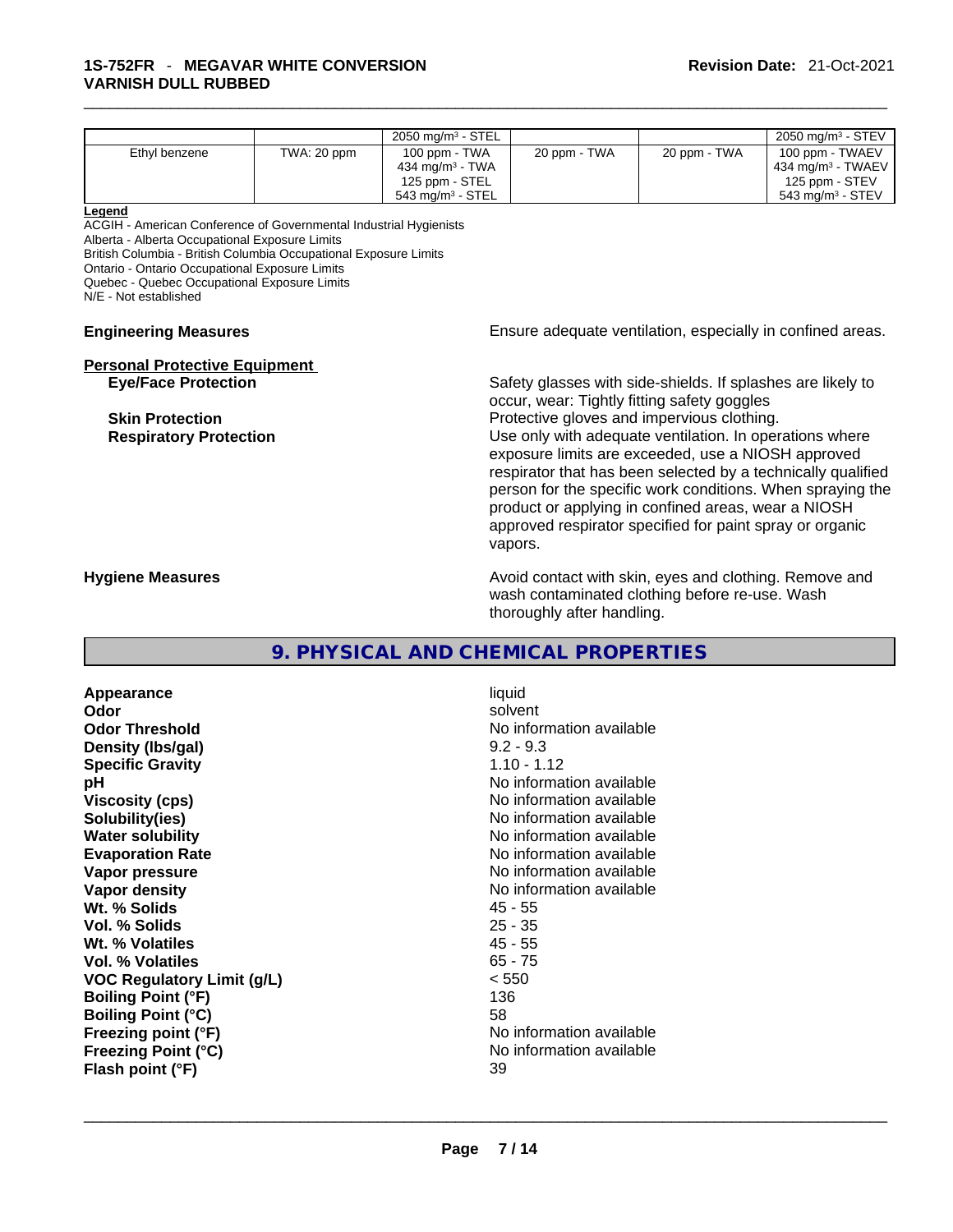# **Flash Point (°C)** 4 **Method** PMCC **Flammability (solid, gas)** Not applicable **Upper flammability limit:** Not applicable **Lower flammability limit:** Not applicable **Autoignition Temperature (°F)**<br> **Autoignition Temperature (°C)** No information available **Autoignition Temperature (°C) Decomposition Temperature (°F)**<br> **Decomposition Temperature (°C)** No information available **Decomposition Temperature (°C)**<br>Partition coefficient

**No information available** 

# **10. STABILITY AND REACTIVITY**

**Reactivity Not Applicable Not Applicable Not Applicable Chemical Stability Stability** Stable under normal conditions. Hazardous polymerisation does not occur. **Conditions to avoid EXECUTE:** The Metal Metal Metal Metal Metal Metal Metal Metal Metal Metal Metal Metal Metal Metal Metal Metal Metal Metal Metal Metal Metal Metal Metal Metal Metal Metal Metal Metal Metal Metal Metal electricity and sources of ignition. Sparks. Elevated temperature. **Incompatible Materials Incompatible with strong acids and bases and strong** oxidizing agents. **Hazardous Decomposition Products** Thermal decomposition can lead to release of irritating gases and vapors.

**Possibility of hazardous reactions** None under normal conditions of use.

# **11. TOXICOLOGICAL INFORMATION**

# **Product Information Information on likely routes of exposure**

**Acute Toxicity** 

**Principal Routes of Exposure Exposure** Eye contact, skin contact and inhalation.

**Product Information Repeated or prolonged exposure to organic solvents may** Repeated or prolonged exposure to organic solvents may lead to permanent brain and nervous system damage. Intentional misuse by deliberately concentrating and inhaling vapors may be harmful or fatal.

# **Symptoms related to the physical,chemical and toxicological characteristics**

**Symptoms Symptoms No information available** 

# **Delayed and immediate effects as well as chronic effects from short and long-term exposure**

**Eye contact Severely irritating to eyes. May cause burns. Risk of Severely irritating to eyes. May cause burns. Risk of** serious damage to eyes. **Skin contact May cause skin irritation and/or dermatitis. Prolonged skin Skin contact May cause skin irritation and/or dermatitis. Prolonged skin**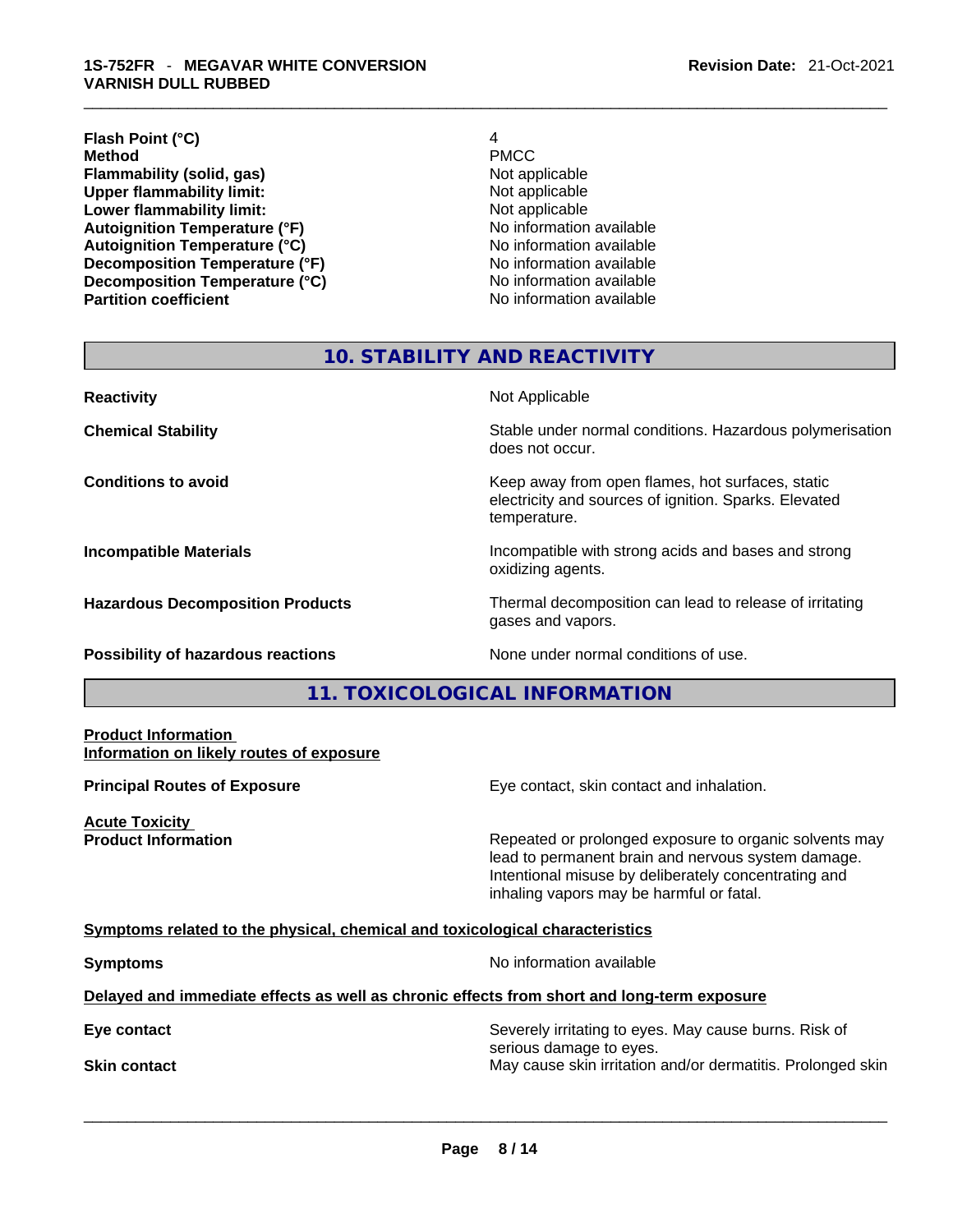|                                 | contact may defat the skin and produce dermatitis.            |
|---------------------------------|---------------------------------------------------------------|
| <b>Inhalation</b>               | Harmful by inhalation. High vapor / aerosol concentrations    |
|                                 | are irritating to the eyes, nose, throat and lungs and may    |
|                                 | cause headaches, dizziness, drowsiness,                       |
|                                 | unconsciousness, and other central nervous system             |
|                                 | effects.                                                      |
| Ingestion                       | Harmful if swallowed. Ingestion may cause irritation to       |
|                                 | mucous membranes. Small amounts of this product               |
|                                 | aspirated into the respiratory system during ingestion or     |
|                                 | vomiting may cause mild to severe pulmonary injury,           |
|                                 | possibly progressing to death.                                |
| <b>Sensitization</b>            | No information available.                                     |
| <b>Neurological Effects</b>     | No information available.                                     |
| <b>Mutagenic Effects</b>        | No information available.                                     |
| <b>Reproductive Effects</b>     | Possible risk of impaired fertility. Possible risk of harm to |
|                                 | the unborn child.                                             |
| <b>Developmental Effects</b>    | No information available.                                     |
| <b>Target organ effects</b>     | liver, Respiratory system, Eyes, Skin, Central nervous        |
|                                 | system, blood, Reproductive System.                           |
| <b>STOT - single exposure</b>   | May cause disorder and damage to the, Respiratory             |
|                                 | system, Central nervous system.                               |
| <b>STOT - repeated exposure</b> | Causes damage to organs through prolonged or repeated         |
|                                 | exposure if inhaled, May cause disorder and damage to         |
|                                 | the, liver, kidney, spleen, blood, Central nervous system,    |
|                                 | Causes damage to organs through prolonged or repeated         |
|                                 | exposure.                                                     |
| Other adverse effects           | No information available.                                     |
| <b>Aspiration Hazard</b>        | May be harmful if swallowed and enters airways. Small         |
|                                 | amounts of this product aspirated into the respiratory        |
|                                 | system during ingestion or vomiting may cause mild to         |
|                                 | severe pulmonary injury, possibly progressing to death.       |
|                                 |                                                               |

# **Numerical measures of toxicity**

# **The following values are calculated based on chapter 3.1 of the GHS document**

| <b>ATEmix (oral)</b>                 | 8969 mg/ka |
|--------------------------------------|------------|
| <b>ATEmix (inhalation-dust/mist)</b> | 120.4 mg/L |
| <b>ATEmix (inhalation-vapor)</b>     | 27.5 mg/L  |

# **Component Information**

| Chemical name    | Oral LD50             | Dermal LD50              | <b>Inhalation LC50</b>                  |
|------------------|-----------------------|--------------------------|-----------------------------------------|
| Titanium dioxide | > 10000 mg/kg (Rat)   |                          |                                         |
| 13463-67-7       |                       |                          |                                         |
| VM&P naphtha     |                       | $=$ 3000 mg/kg (Rabbit)  |                                         |
| 64742-89-8       |                       |                          |                                         |
| n-Butyl acetate  | $= 10768$ mg/kg (Rat) | $> 17600$ mg/kg (Rabbit) |                                         |
| 123-86-4         |                       |                          |                                         |
| Isobutyl alcohol | $= 2460$ mg/kg (Rat)  | $=$ 3400 mg/kg (Rabbit)  | $> 6.5$ mg/L (Rat) 4 h                  |
| 78-83-1          |                       |                          |                                         |
| Ethanol          | $= 7060$ mg/kg (Rat)  | -                        | $= 124.7$ mg/L (Rat) 4 h                |
| 64-17-5          |                       |                          |                                         |
| Acetone          | $= 5800$ mg/kg (Rat)  | $> 15700$ mg/kg (Rabbit) | $= 50100$ mg/m <sup>3</sup><br>(Rat)8 h |
| 67-64-1          |                       |                          |                                         |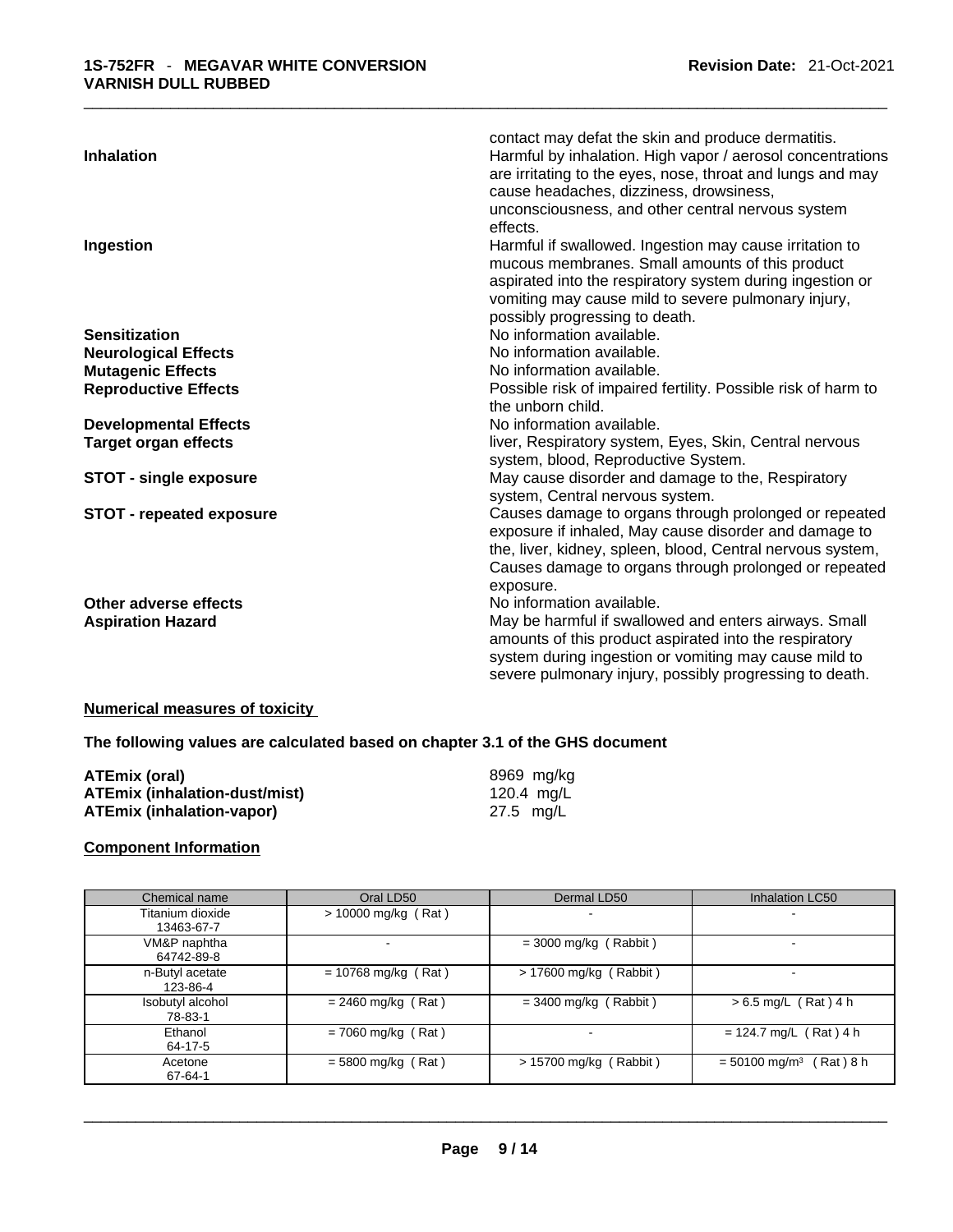| Propylene glycol monomethyl ether<br>acetate<br>108-65-6 | $= 8532$ mg/kg (Rat) | $>$ 5 g/kg (Rabbit)      |                                                                              |
|----------------------------------------------------------|----------------------|--------------------------|------------------------------------------------------------------------------|
| Toluene<br>108-88-3                                      | $= 2600$ mg/kg (Rat) | $= 12000$ mg/kg (Rabbit) |                                                                              |
| Isopropyl alcohol<br>67-63-0                             | $= 1870$ mg/kg (Rat) | $= 4059$ mg/kg (Rabbit)  | $= 72600$ mg/m <sup>3</sup><br>$(Rat)$ 4 h                                   |
| cellulose, nitrate<br>9004-70-0                          | $5$ g/kg (Rat)       |                          |                                                                              |
| Xylene<br>1330-20-7                                      | $=$ 3500 mg/kg (Rat) | $>$ 4350 mg/kg (Rabbit)  | $= 29.08$ mg/L (Rat) 4 h                                                     |
| Aluminum hydroxide<br>21645-51-2                         | $> 5000$ mg/kg (Rat) | $\blacksquare$           |                                                                              |
| Silica amorphous<br>7631-86-9                            | $= 7900$ mg/kg (Rat) | $>$ 2000 mg/kg (Rabbit)  | $> 2.2$ mg/L (Rat) 1 h                                                       |
| Octane<br>111-65-9                                       | ٠.                   | $\blacksquare$           | $> 23.36$ mg/L (Rat) 4 h = 118<br>$g/m^3$ (Rat) 4 h = 25260 ppm<br>Rat ) 4 h |
| Heptane<br>142-82-5                                      |                      | $=$ 3000 mg/kg (Rabbit)  | $= 103$ g/m <sup>3</sup> (Rat) 4 h                                           |
| Ethyl benzene<br>100-41-4                                | $=$ 3500 mg/kg (Rat) | $= 15400$ mg/kg (Rabbit) | $= 17.4$ mg/L (Rat) 4 h                                                      |

# **Chronic Toxicity**

### **Carcinogenicity**

*The information below indicates whether each agency has listed any ingredient as a carcinogen:.* 

| Chemical name      | <b>IARC</b>                    | <b>NTP</b> |
|--------------------|--------------------------------|------------|
|                    | 2B - Possible Human Carcinogen |            |
| l Titanium dioxide |                                |            |
|                    | 2B - Possible Human Carcinogen |            |
| Ethyl benzene      |                                |            |

• Although IARC has classified titanium dioxide as possibly carcinogenic to humans (2B), their summary concludes: "No significant exposure to titanium dioxide is thought to occur during the use of products in which titanium dioxide is bound to other materials, such as paint."

#### **Legend**

IARC - International Agency for Research on Cancer NTP - National Toxicity Program OSHA - Occupational Safety & Health Administration

**12. ECOLOGICAL INFORMATION** 

# **Ecotoxicity Effects**

The environmental impact of this product has not been fully investigated.

# **Product Information**

# **Acute Toxicity to Fish**

No information available

# **Acute Toxicity to Aquatic Invertebrates**

# No information available \_\_\_\_\_\_\_\_\_\_\_\_\_\_\_\_\_\_\_\_\_\_\_\_\_\_\_\_\_\_\_\_\_\_\_\_\_\_\_\_\_\_\_\_\_\_\_\_\_\_\_\_\_\_\_\_\_\_\_\_\_\_\_\_\_\_\_\_\_\_\_\_\_\_\_\_\_\_\_\_\_\_\_\_\_\_\_\_\_\_\_\_\_ **Acute Toxicity to Aquatic Plants**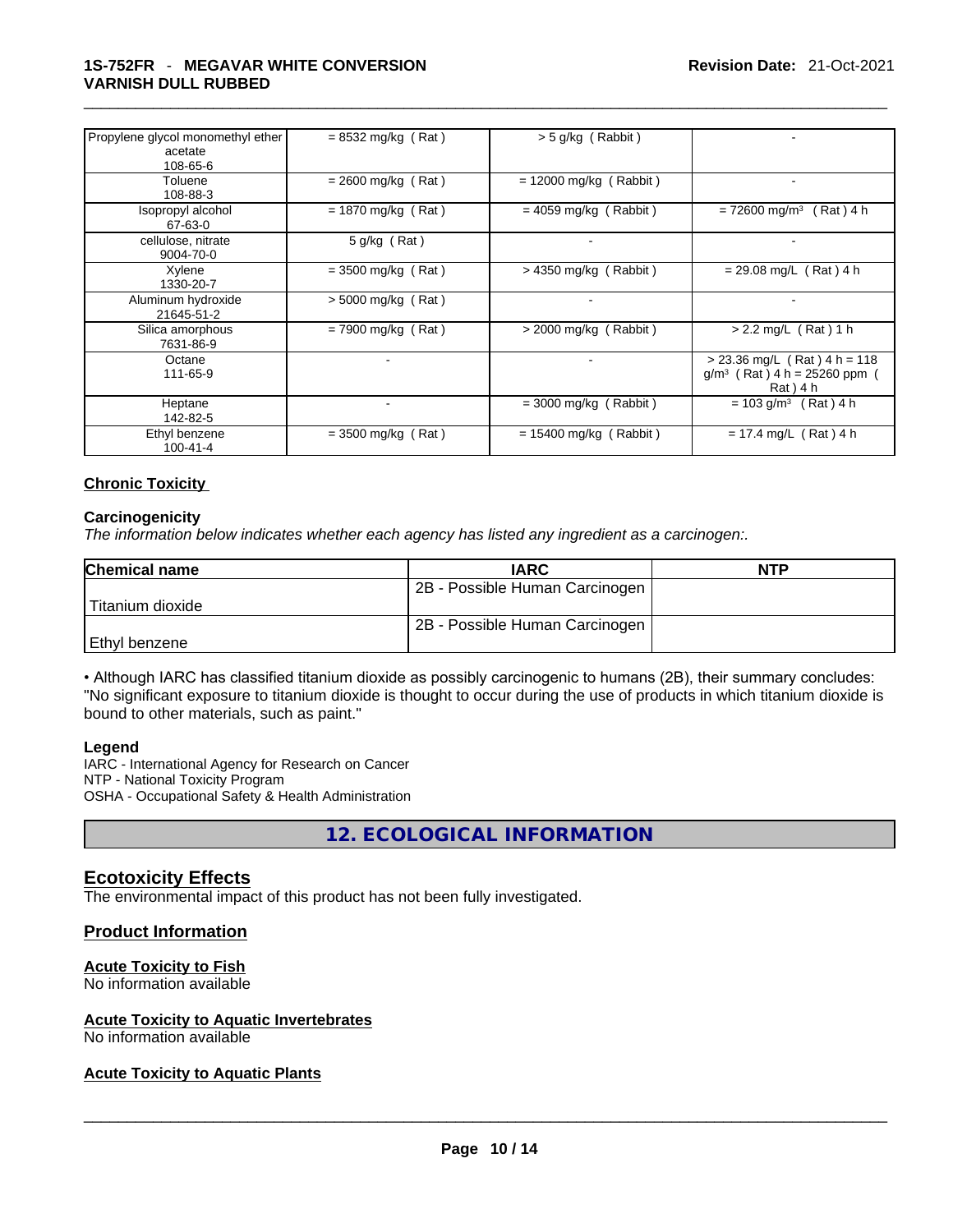No information available

### **Persistence / Degradability**

No information available.

### **Bioaccumulation**

There is no data for this product.

## **Mobility in Environmental Media**

No information available.

### **Ozone**

No information available

# **Component Information**

# **Acute Toxicity to Fish**

Titanium dioxide  $LC50:$  > 1000 mg/L (Fathead Minnow - 96 hr.) n-Butyl acetate LC50: 18 mg/L (Fathead Minnow - 96 hr.) **Acetone** LC50: 8300 (Bluegill - 96 hr.) mg/L Xylene LC50: 13.5 mg/L (Rainbow Trout - 96 hr.) Ethyl benzene LC50: 12.1 mg/L (Fathead Minnow - 96 hr.)

# **Acute Toxicity to Aquatic Invertebrates**

n-Butyl acetate EC50: 72.8 mg/L (Daphnia magna - 48 hr.) Acetone EC50: 12600 mg/L (Daphnia magna - 48 hr.) Ethyl benzene EC50: 1.8 mg/L (Daphnia magna - 48 hr.)

#### **Acute Toxicity to Aquatic Plants**

n-Butyl acetate EC50: 674.7 mg/L (Green algae (Scenedesmus subspicatus), 72 hrs.) Ethyl benzene EC50: 4.6 mg/L (Green algae (Scenedesmus subspicatus), 72 hrs.)

# **13. DISPOSAL CONSIDERATIONS**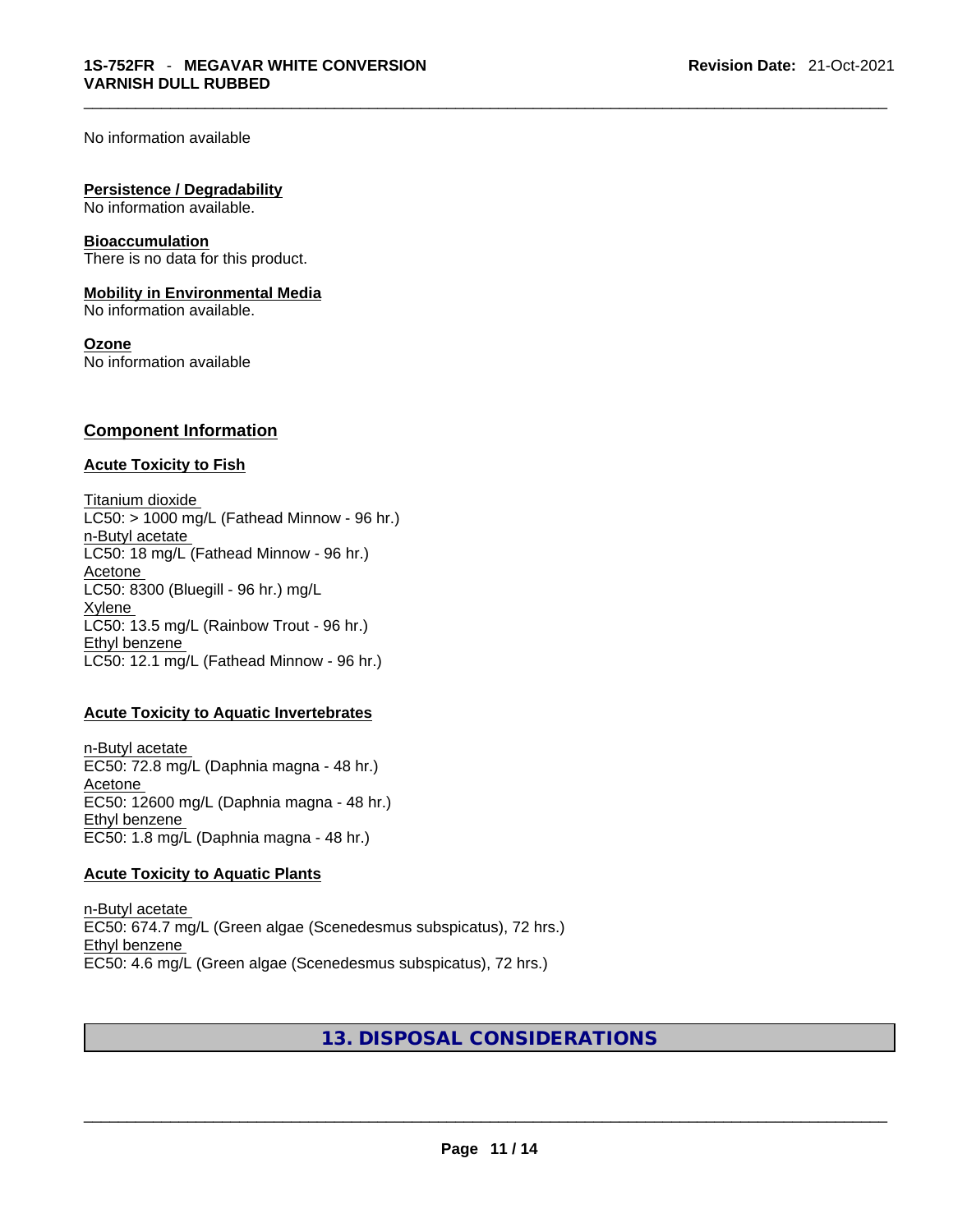**Waste Disposal Method** Dispose of in accordance with federal, state, provincial, and local regulations. Local requirements may vary, consult your sanitation department or state-designated environmental protection agency for more disposal options.

**Empty Container Warning <b>Emptied** Containers may retain product residue. Follow label warnings even after container is emptied. Residual vapors may explode on ignition.

# **14. TRANSPORT INFORMATION**

| <b>Proper Shipping Name</b><br><b>Hazard class</b><br>UN-No.<br><b>Packing Group</b><br><b>Description</b> | <b>PAINT</b><br>3<br>UN1263<br>UN1263, PAINT, 3, II |
|------------------------------------------------------------------------------------------------------------|-----------------------------------------------------|
| ICAO / IATA                                                                                                | Contact the preparer for further information.       |
| <b>IMDG / IMO</b>                                                                                          | Contact the preparer for further information.       |

**15. REGULATORY INFORMATION** 

# **International Inventories**

| <b>TSCA: United States</b> | Yes - All components are listed or exempt. |
|----------------------------|--------------------------------------------|
| <b>DSL: Canada</b>         | Yes - All components are listed or exempt. |

# **National Pollutant Release Inventory (NPRI)**

# **NPRI Parts 1- 4**

This product contains the following Parts 1-4 NPRI chemicals:

| <b>Chemical name</b> | CAS No.   | Weight-%       | <b>NPRI Parts 1-4</b> |  |
|----------------------|-----------|----------------|-----------------------|--|
| Isobutyl alcohol     | 78-83-1   | $5 - 10%$      | Listed                |  |
| Toluene              | 108-88-3  | l - 5%         | Listed                |  |
| Isopropyl alcohol    | 67-63-0   | l - 5%         | Listed                |  |
| Xvlene               | 1330-20-7 | $1 - 5%$       | Listed                |  |
| Ethyl benzene        | 100-41-4  | $0.25 - 0.5\%$ | Listed                |  |
|                      |           |                |                       |  |

# **NPRI Part 5**

This product contains the following NPRI Part 5 Chemicals:

| <b>Chemical name</b> | <b>CAS No.</b>                | Weiaht-% | NPRI <sup>T</sup><br>Dort.<br>$\overline{\phantom{a}}$ |  |
|----------------------|-------------------------------|----------|--------------------------------------------------------|--|
| √M&P<br>naphtha      | '2-89-8<br>$\sqrt{2}$<br>6474 | 13%      | Listed<br>.                                            |  |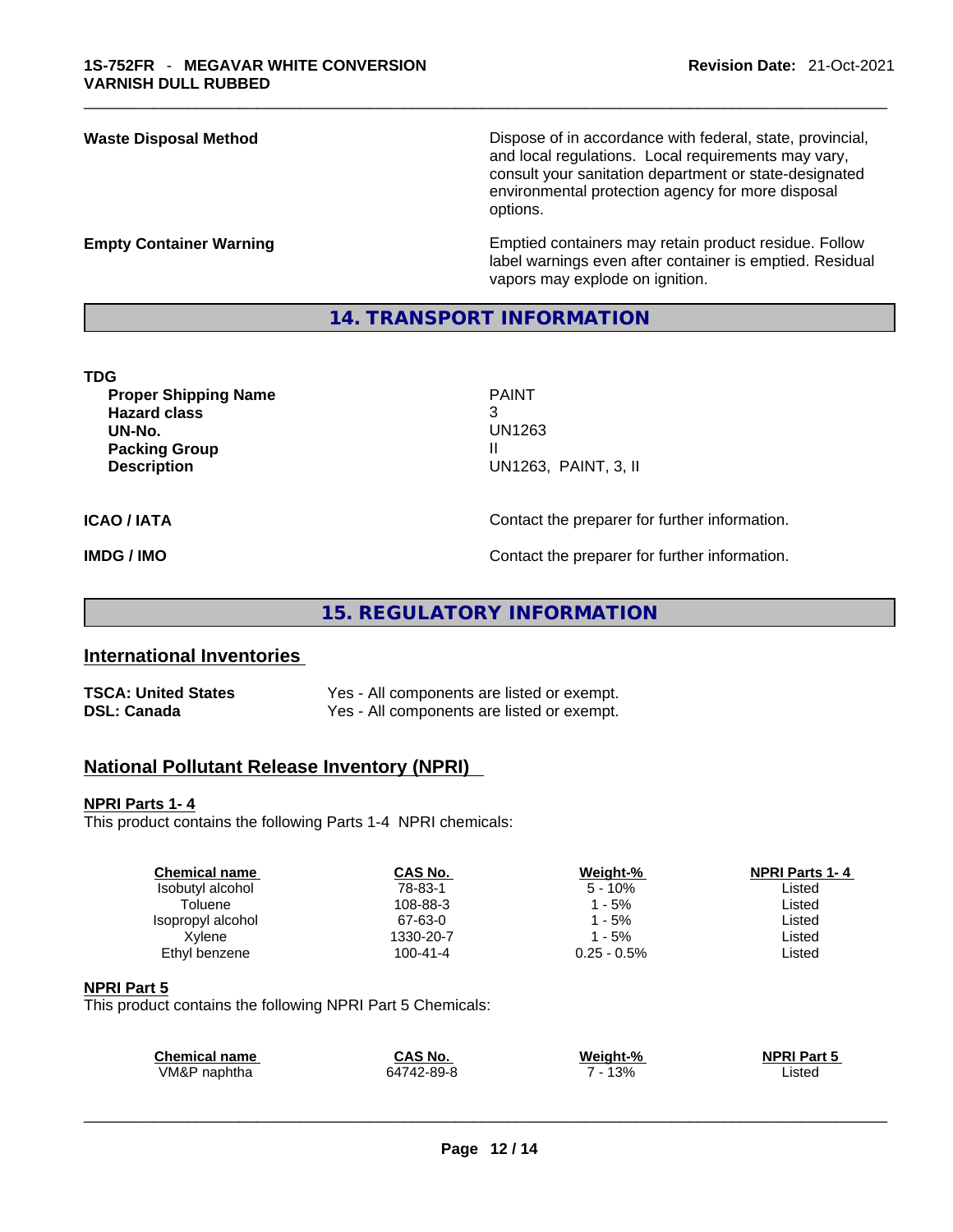| n-Butyl acetate<br>Ethanol                   | 123-86-4<br>64-17-5 | $7 - 13%$<br>$3 - 7%$ | Listed<br>Listed |
|----------------------------------------------|---------------------|-----------------------|------------------|
| Propylene glycol monomethyl ether<br>acetate | 108-65-6            | 1 - 5%                | Listed           |
| Toluene                                      | 108-88-3            | 1 - 5%                | Listed           |
| Isopropyl alcohol                            | 67-63-0             | 1 - 5%                | Listed           |
| Xylene                                       | 1330-20-7           | 1 - 5%                | Listed           |

# **WHMIS Regulatory Status**

This product has been classified in accordance with the hazard criteria of the Hazardous Products Regulations (HPR) and the SDS contains all the information required by the HPR.

| <b>16. OTHER INFORMATION</b>                                                                                                                                                                                                                                                                                                                                                                                                               |               |                        |                      |          |
|--------------------------------------------------------------------------------------------------------------------------------------------------------------------------------------------------------------------------------------------------------------------------------------------------------------------------------------------------------------------------------------------------------------------------------------------|---------------|------------------------|----------------------|----------|
|                                                                                                                                                                                                                                                                                                                                                                                                                                            |               |                        |                      |          |
| HMIS                                                                                                                                                                                                                                                                                                                                                                                                                                       | Health: $2^*$ | <b>Flammability: 3</b> | <b>Reactivity: 1</b> | $PPE: -$ |
| <b>HMIS Legend</b><br>0 - Minimal Hazard<br>1 - Slight Hazard<br>2 - Moderate Hazard<br>3 - Serious Hazard<br>4 - Severe Hazard<br>* - Chronic Hazard<br>X - Consult your supervisor or S.O.P. for "Special" handling instructions.<br>Note: The PPE rating has intentionally been left blank. Choose appropriate PPE that will protect employees from the hazards the material will<br>present under the actual normal conditions of use. |               |                        |                      |          |
| On the UNIO setting and band on a O. A setting and with O secure catter setting bandle as states and A secure continuation that the number of                                                                                                                                                                                                                                                                                              |               |                        |                      |          |

*Caution: HMISÒ ratings are based on a 0-4 rating scale, with 0 representing minimal hazards or risks, and 4 representing significant hazards or risks. Although HMISÒ ratings are not required on MSDSs under 29 CFR 1910.1200, the preparer, has chosen to provide them. HMISÒ ratings are to be used only in conjunction with a fully implemented HMISÒ program by workers who have received appropriate HMISÒ training. HMISÒ is a registered trade and service mark of the NPCA. HMISÒ materials may be purchased exclusively from J. J. Keller (800) 327-6868.* 

 **WARNING!** If you scrape, sand, or remove old paint, you may release lead dust. LEAD IS TOXIC. EXPOSURE TO LEAD DUST CAN CAUSE SERIOUS ILLNESS, SUCH AS BRAIN DAMAGE, ESPECIALLY IN CHILDREN. PREGNANT WOMEN SHOULD ALSO AVOID EXPOSURE. Wear a NIOSH approved respirator to control lead exposure. Clean up carefully with a HEPA vacuum and a wet mop. Before you start, find out how to protect yourself and your family by logging onto Health Canada at

http://www.hc-sc.gc.ca/ewh-semt/contaminants/lead-plomb/asked\_questions-questions\_posees-eng.php.

| <b>Prepared By</b>         | <b>Product Stewardship Department</b><br>Benjamin Moore & Co.<br>101 Paragon Drive<br>Montvale, NJ 07645<br>800-225-5554 |
|----------------------------|--------------------------------------------------------------------------------------------------------------------------|
| <b>Revision Date:</b>      | 21-Oct-2021                                                                                                              |
| <b>Reason for revision</b> | Not available                                                                                                            |

#### **Disclaimer**

The information contained herein is presented in good faith and believed to be accurate as of the effective date shown